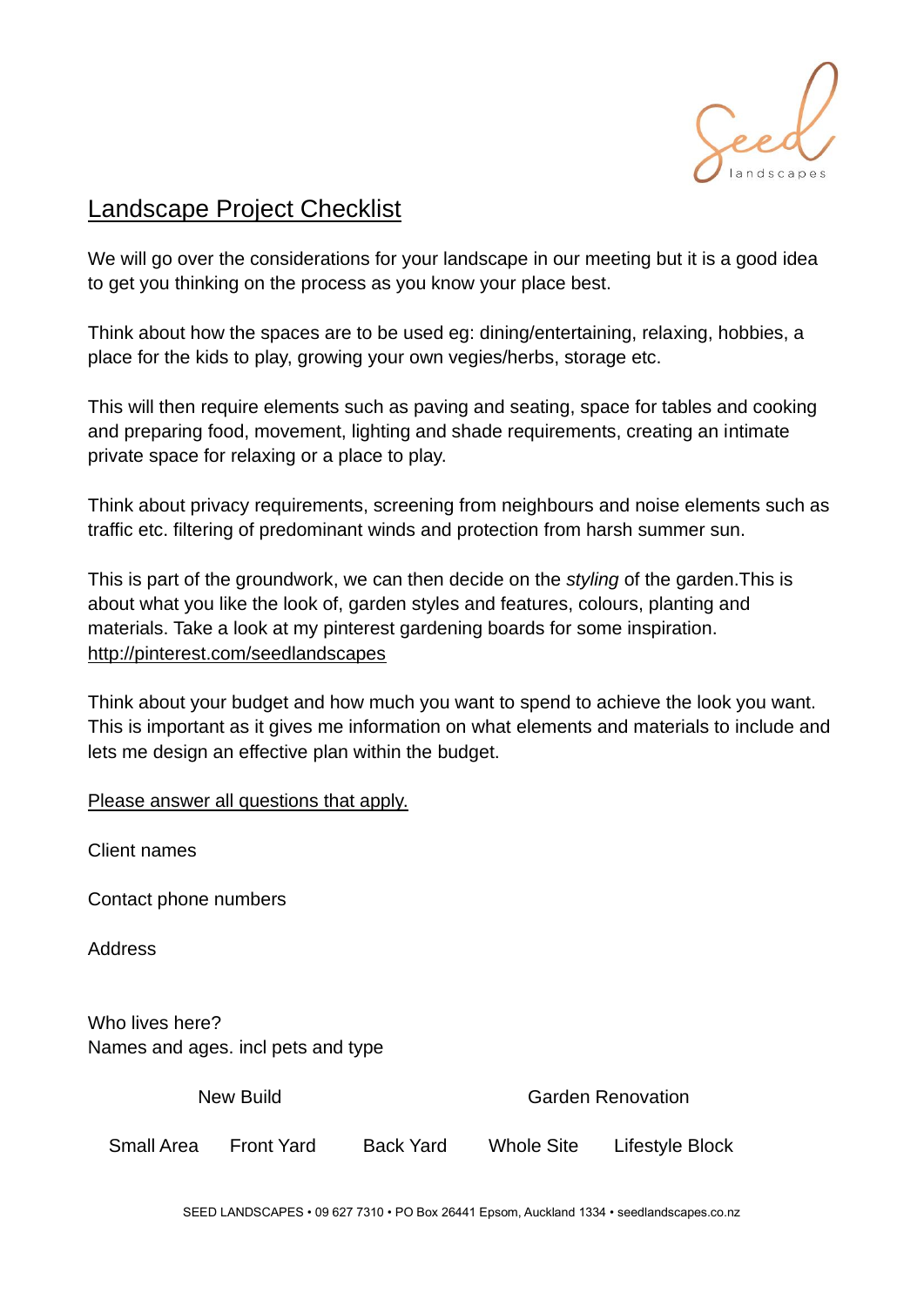

Existing conditions What do you like most about your garden?

What do you like least?

What single most important thing would you change?

Any home remodeling changes planned?

Does a neighbour have any changes planned that might affect you?

Is the planned garden for your use or for resale? How long do you intend to stay in your home?

When do you intend to spend the most time in your garden?

Do you have any privacy considerations e.g overlooked by neighbours?

Are there any features on your property or neighbouring properties that you would like screened?

Are there any special features, views, trees or plants that are important to enhance or protect in any way?

Do you have any equipment, furniture or art items that need to be incorporated into the garden design?

Are there any existing elements or structures that need replacing? e.g retaining walls, pergolas, fencing?

Where do you need protection from harsh summer sun? Where are the shady spots?

Predominant winds, what areas of your property are affected? Do you have noise issues such as traffic etc?

Allergy considerations?

What is the soil like, clay, rocky, sandy, boggy? Where does water drain or collect on your property?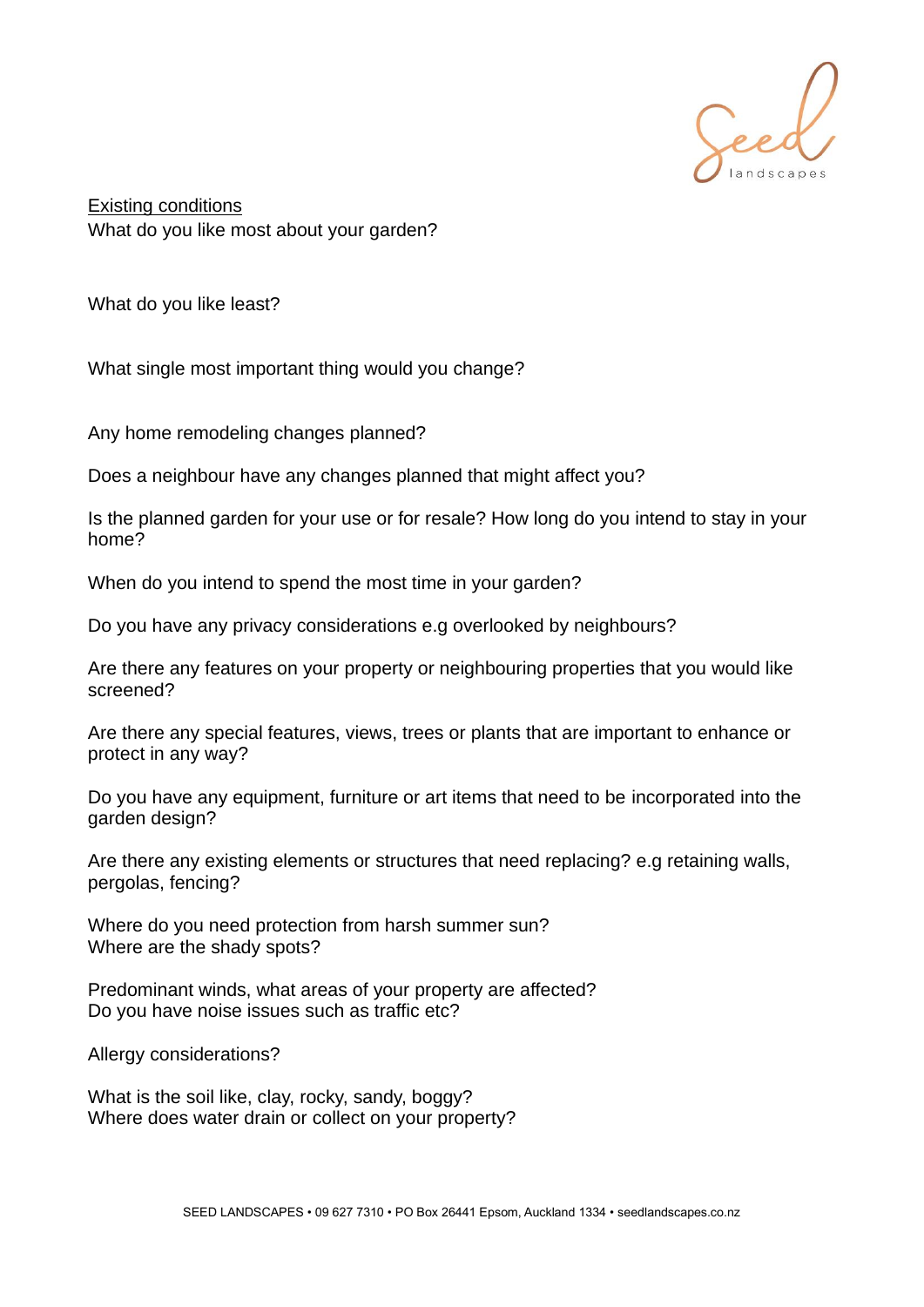

Do you have frosts? Underground utilities, septic, retention tanks?

Security considerations?

Are you aware of any zoning, codes, neighbours or anything that may impact on the project?

Is your site level, terraced, sloped or a mix?

Do you have a scaled site plan showing the house in relation to the boundary? Drainage plans **Plans** and elevations of the house A surveyed plan showing topography? (levels, contours, trees, elements)

Do you have a desired completion date? Christmas, spring wedding?

What questions do you have for us?

The New Garden How is each person likely to spend time in the garden?

Entertaining/dining for how many people?

What other elements would you like to incorporate? Patio, deck, pathways or other paved areas, pergola, fencing, walls, retaining, pool, outdoor kitchen, barbeque, firepit, lawn areas, water-feature, specialty gardens – vegetables, herbs, fruit trees, cutting garden

Vehicle/pedestrian access considerations, driveway, separation of entry, steps/ramps etc?

Utility areas – bins, firewood, shed, pet area, potting shed, greenhouse, composting, hose/tap, extra parking.

Lighting & Irrigation

What are your preferences for colours and materials?